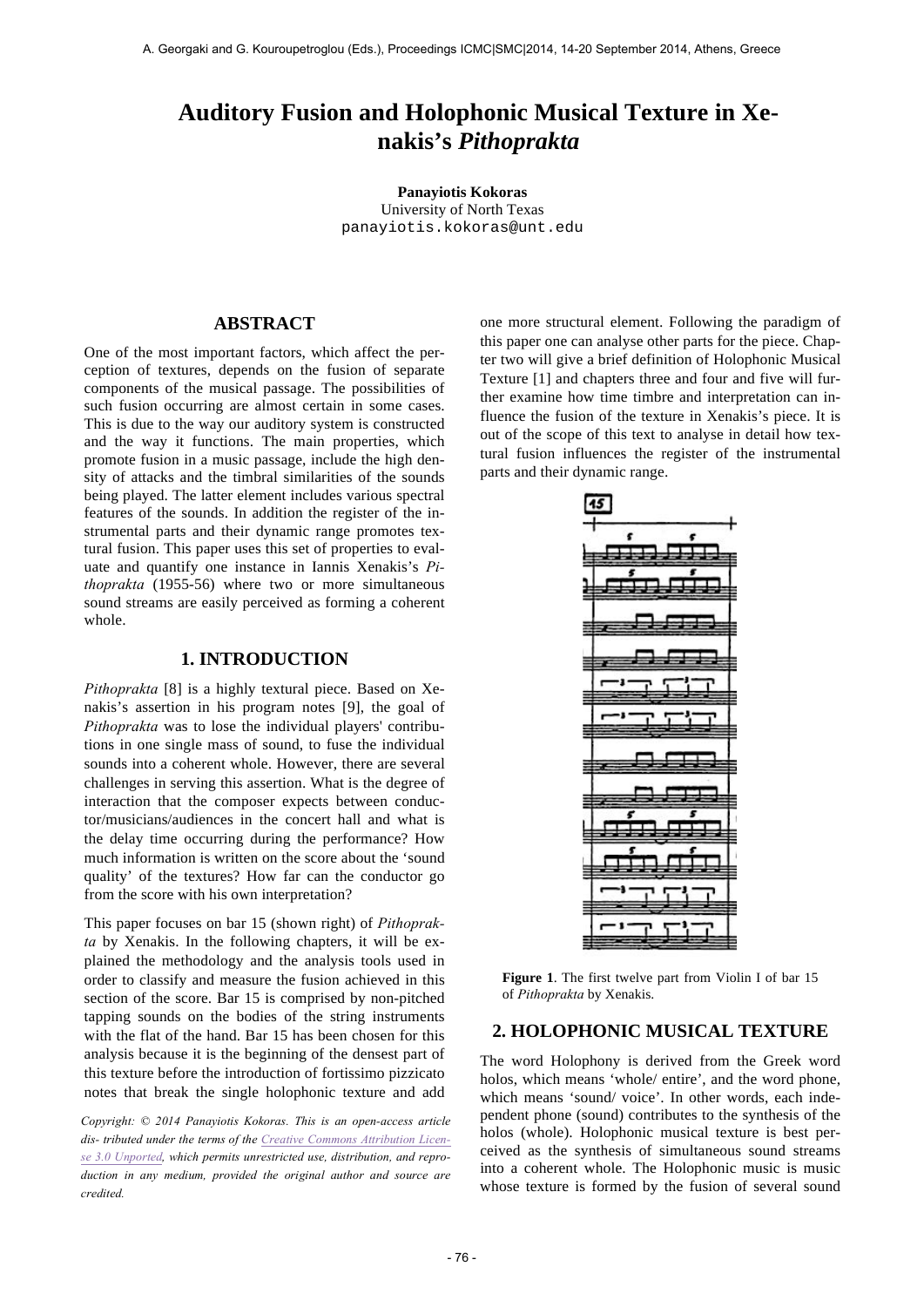entities, which lose their identity and independence in order to contribute to the synthesis of a whole. In a holophonic musical texture you cannot separate the rhythm from the pitch and the instrumental timbres. A holophonic musical texture is not consisting of parts and cannot be partitioned. It exists as wholeness. In particular a holophonic musical texture has one or more of the following characteristics:

- a) Granularity (rhythm complexity)
- b) Density
- c) Timbre similarity (homogeneity)
- d) Space singularity
- e) Sound continuity

This musical texture aims to create a musical context with various morphoplastic qualities through the process of morphopoiesis [2].

#### **3. TIME**

The rate of the sound events and their contribution to a fused texture has to do both with the interpretation of the written score and with the performance as an interaction between musicians, conductor, audiences and the concert hall's acoustics. Due to the fact that the balance is very delicate and that the borderline can be easily crossed, the performance plays an important role in determining how fast, how loud, how *sull ponticello* a passage can be performed. All the parameters can dramatically influence the degree of fusion.

### **3.1 Time on Score**

l

As Mountain [4] explains, previous research into aural perception has revealed that humans have a perceptual threshold in separating sound events. When sound events occur at intervals faster than about twenty per second, that is one event every fifty milliseconds, they will inevitably fuse into a single sound. Events happening at slower rates of around ten sound events per second have been traditionally used in music for trills, tremolo, ornamentation, arpeggiation and so on.



**Table 1.** Superimposed rythms in bar 15.

The In *Pithoprakta,* the texture in bar 15 has time signature and tempo at 2/2 52 per half note. Using a beats per minute (BPM) millisecond calculator,<sup>2</sup> a bar of  $2/2$  52 per half note has duration 2307ms. Considering the human perceptual threshold of twenty events per second, 46.13 sound events can fit into 2307ms. Bar 15 is composed of a combination of 5/4/3 tuplets per half note (*see* Figure 1). That is, 24 sound events per 2307ms. However, this rate is almost half of the required 46.13 events per 2307ms. In a simulated version of bar 15 using midi computer software that triggers pizzicato sounds, instead of knocking in an absolute synchrony, the result (listen to sound example 1) is clearly far away from the desired mass of sound.

| Duration of bar 15 | 2307.69 milliseconds |  |
|--------------------|----------------------|--|
| Number of events   | 24                   |  |
| Desired number of  | 46.13                |  |
| events             |                      |  |

**Table 2.** Bar 15 requires an event rate of 46 per 2307.69ms.

As a result, at first sight the score does not give a number of events close to the fusion threshold for onsets. What happens in the 1965 recording [9]? Is fusion achieved? What creates the fusion, since the attack rate is far below the threshold according to the written score? The next sections will explain the methodology followed to answer these questions.

#### **3.2 Time in space**

Part of the answer to the questions posed above may lie in the way acoustics affect music performance. Studies by Rasch [5 & 6] showed that a typical delay between the first and the last attack between performers who are playing a single note was approximately 40 milliseconds for large ensembles. For example, if a symphony orchestra were to play a single note simultaneously, the entry time between the earliest musician and the latest musician would be approximately 40 ms.<sup>3</sup> Traditionally, the first stand, in an orchestra's string section, will probably have performers who are the best players in the section; they are the leaders for those sitting behind them and will likely have more accurate timing and, being more confident performers, will play slightly more prominently. Additionally, the sound of these players will be the least delayed and subjected to air absorption since they are seated closest to the audience. Finally, the sound of each stand will be slightly filtered and delayed due to air absorption and distance from the audience [11]. This might sound as an oversimplification but it is part of the orchestral sound.



**Figure 2**. Orchestral chorus effect and concert hall delay lines are part of the audiences experience.

1

 $1$  The term implies the intention to see the development of musical/ sonic structures as they are formed.

<sup>2</sup> The Beats per minute (BPM / Tempo) Millisecond Delay Calculator is an online application by Time\_Spiral <http://www.dvfugit.com/beatsper-minute-millisecond-delay-calculator.php>

Note that a delay of about 40 milliseconds at a tempo of 52 per half note is close to a 64th note.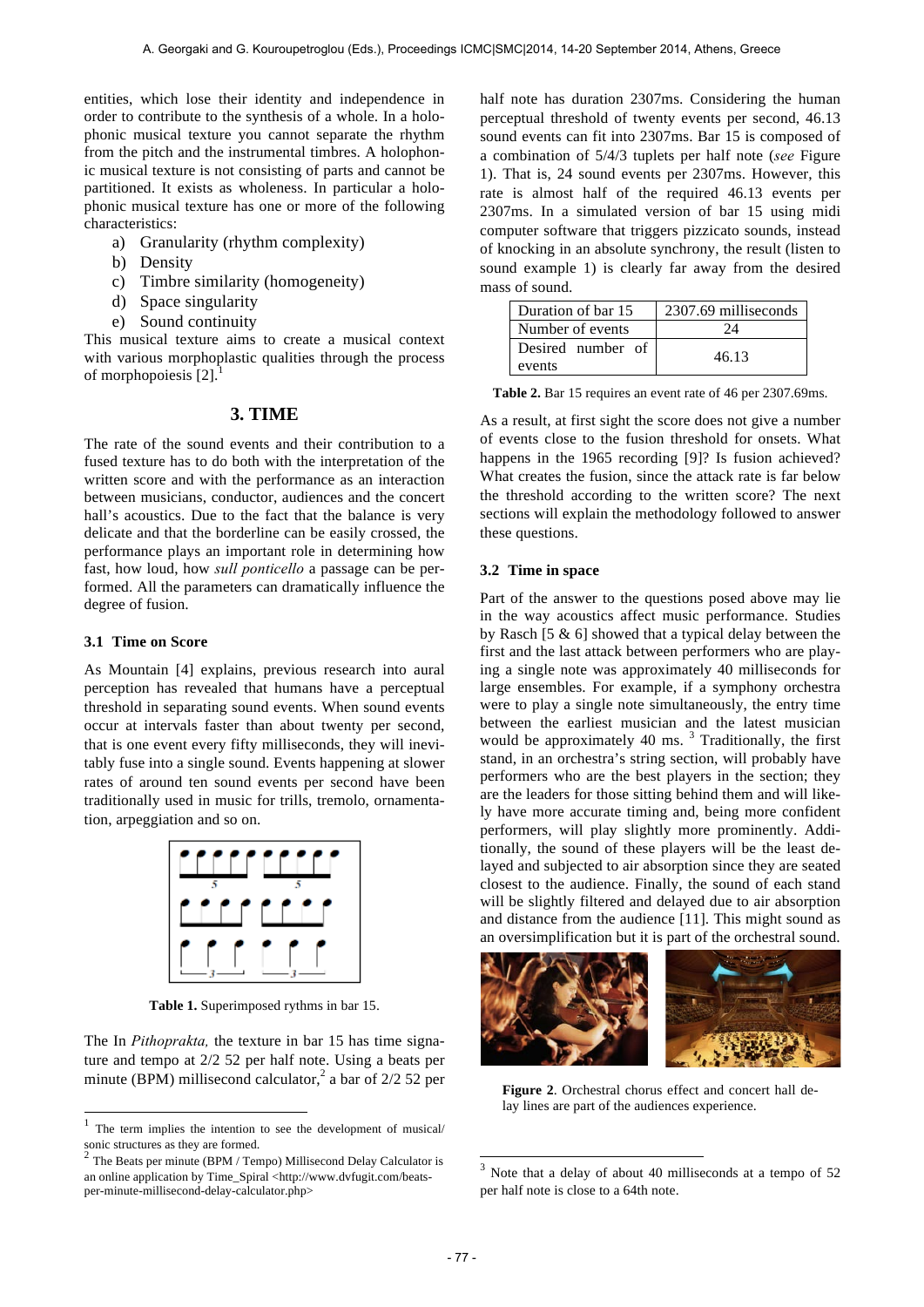In the case of *Pithoprakta*, there are 46 string players on stage who play the 26 events in groups. According to Rasch, among the 46 players, the first from the last musician will have a delay of 40ms. That is, although in bar 15 violin I and violin X have exactly the same passage their sound will not arrive to the audience's ears exactly at the same time. Especially for sounds with very short attack like the knocking sound in bar 15 even the slightest time shifting from one instrument to another will be audible. The same happens in various degrees to the rest of the string players and therefore each and every one of the 46 string musical lines could potentially diverge up to 40ms from the written score. As a result the 26 events could be increased, up to the number of players, at 46 events. In sound example 2, a simulated computer generated version of bar 15 (used earlier in sound example 1) has been edited with delay lines up to 40ms, panning and a concert hall reverb with 5secs reverb time. The example 2 is closer to the original recording from the 1965. In bar 15 the time contributes to achieve a holophonic texture with sufficient degree of auditory fusion for two reasons:

- complexity by creating a highly polyrhythmic texture
- event rate by assigning forty six separate instrumental parts

There remains a question of why Xenakis did not choose to notate his score with proportional notation to indicate when the density should by high. This type of proportional spacing of note in the score could clarify the complex rhythmic relationships directly in the score. Another way could be to mention in the performance notes that the synchronism should be tried flexibly, or what he assumes the delay time of an acoustic space for orchestra is. Such a note could provide significant information for the resulting sound in reference with the degree of fusion.

# **4. TIMBRE**

As mentioned above, one of the main properties, which promote fusion in a music passage, is the timbre. Because of the way our auditory system is constructed and the way it functions, two or more simultaneous sound streams that have timbral similarities are easily perceived as forming a coherent whole. The timbre similarities of bar 15 are probably evident as all of the musicians play a percussive sound by striking the back of their instruments with the flat of the hand.

### **4.1 Timbre in Score**

Xenakis describes in detail the notational issues of this technique providing practical information such as the precise place to strike or the hand position to be used. There is even a particular instruction specifically for the double bass. This information is important because not all knock sounds are similar. A strike at a different part of the instruments' body, or the part of the hand that strikes, such as the finger nail, fingertip or finger knuckle, can produce a significantly different sound that will break the fusion.

Xenakis in his performance notes provides the following

description for the knocking sound "…the instrument is to turned over and struck with the right hand upon the center of the back of the instrument, or better, with the flat of the hand (without turning over the instrument), upon the front, close to the shoulder, or beneath the bridge in the case of the double bass [8]." With a simple 'ear testing' it seems that three of the different places have similar sound. That is warm, rich, low woody sound. It seems Xenakis did not want bright, sharp sound that could easily be achieved by using fingernails or knocking at the sides of the instruments. Sounds like those would be harder to fuse, as they are more distinctive.

Clearly there are no cues on the score about the quality of the textures. Expressions like "Dense, Fused, Ethereal, and Frozen" to mention a few could provide extra information to the conductor and the musicians. The only indication about the type of textures remains the description in his program notes "with a large quantity of pointed sound spread across the whole sound spectrum, a dense "granular effect" emerges, a real cloud of moving sound material, …" and second and most at important quotation from his program notes "…the individual sound loses its importance to the benefit of the whole, perceived a block in its totality."sound.

### **4.2 Timbre in Space**

At this stage of the research, the sounds used in bar 15 were fed into an analysis and classification algorithm<sup>4</sup> and a 2D timbre space was extracted.

The classification algorithm is driven by a C.A.S.E. (Computer Aided Sound Exploration) engine, a sophisticated suite of algorithms that analyse and intelligently classify an audio collection. The extractor computes more than 600 features from each audio sample. The search interface analyses the audio samples and compares it against the feature database generated by the extractor. This is a common prictice among sound desinger inorder to identify similar sound with in a large sound library. For the classification of the timbres, first each instrument recorded the particular sounds of this section before the sound was fed into the system segmented into single sound events. Then, the segmented sound events of the instrumental parts were analysed by a computer classification algorithm and displayed on a 2D plot. For the paradigm bar 15, a number of eight to twelve knocks for each instrument was recorded. The classification in Figure 2 displays the degree of similarity between the individual sounds.

The plot displayed as Figure 2 clearly shows that the striking sounds are formed all together contributing to the fusion. Also, the woodblock, xylophone and trombone sounds are separated from the striking cluster. The last three sound clusters are not part of bar 15 but they are

**.** 

<sup>4</sup> Accessive - Tools C.A.S.E. <http://www.accessivetools.com/projects/audiosimilarity/>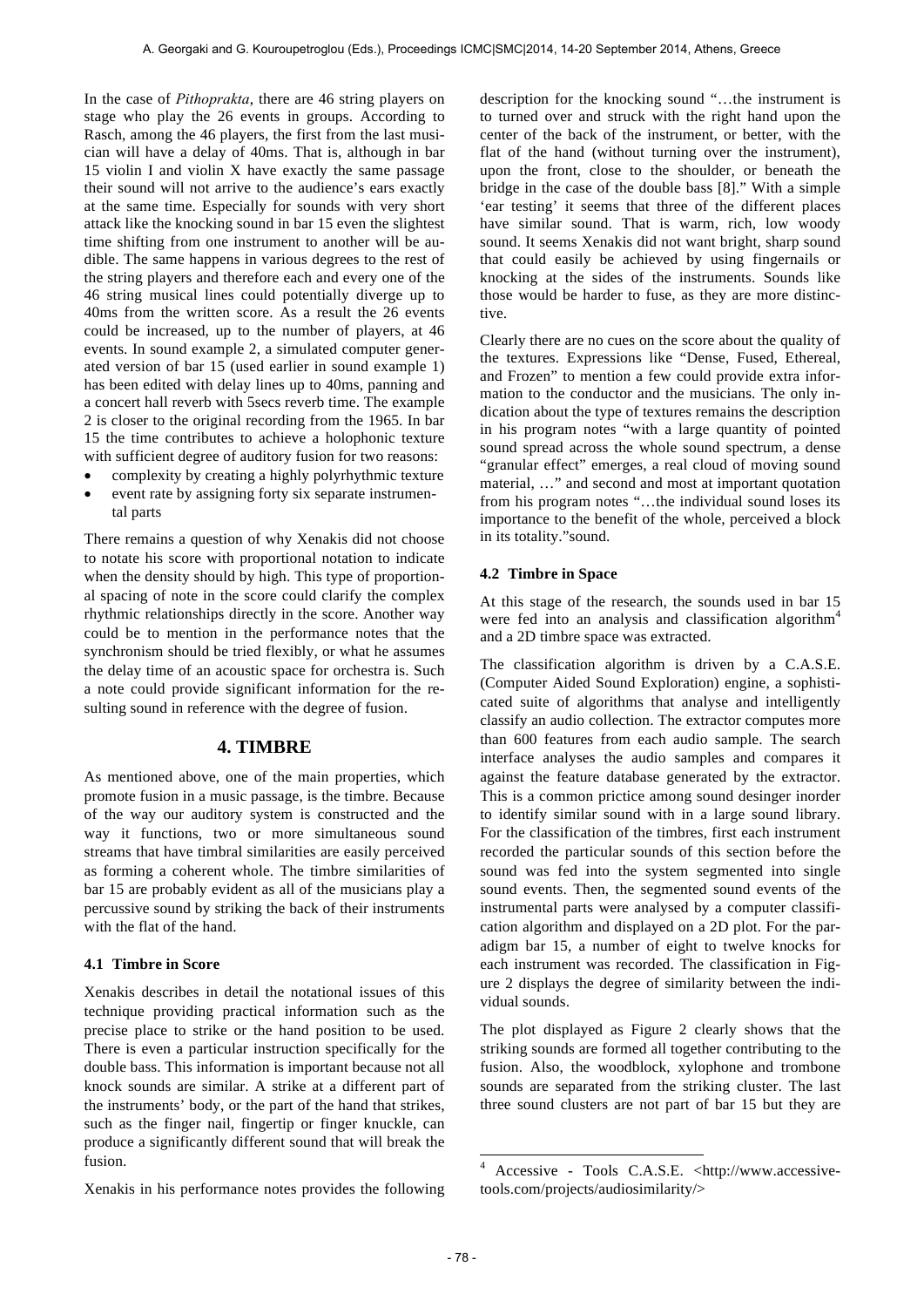used in the piece at different sections and therefore provide a good reference in relation to the striking sounds.



**FIGURE 2.** The striking sounds from bar 15 of *Pithoprakta*. The xylophone is shown centre left and two woodblock sounds top left; centre right is a pp trombone sound. The central strings crowd is a mixture of vln, vla, vc and db knock sounds.

Xenakis in the case of timbre uses mostly the string section of the orchestra with the exception of the two trombones and two percussion instruments. In particular in bar 15 the use of timbre contributes to achieve a holophonic texture with high degree of auditory fusion for two reasons:

- singularity of timbre with the predominance of the strings
- homogeneity by the use of a single timbre technique

A third parameter could be the addition of dynamic indications. However Xenakis chooses not to include that information on the full score. The register in this case has no significant role since the sound is rather percussive and noisy.

# **5. THE CONDUCTOR**

It is evident, a number of factors can influence to the experience of a musical performance and consequently the way a musical ideas is conveyed. The acoustic spaces, the musicians' performance practice, the score, are all part of the performance. Another factor that one should mention is the role of the conductor and his collaboration with the composer.

Xenakis was alive during the first recording of Pithoprakta in 1965 at the Studios O.R.T.F in Paris. Up to the time of this paper it was not possible to confirm if Xenakis was present during the recording. Although by that time he was composing works such as Terretektorh, Oresteia, Nomos Alpha, and he would probably like to be present during the first recording of Pithoprakta. If it was not possible he would be able to give feedback at some point of the process. At last, he would be able to hear the master track and agreed with the whole approach to the piece. That is to say, Xenakis should have accepted the final result as representative to what he imagined for the piece.

Besides the first recording of the piece, Luxembourg Philharmonic Orchestra with conductor Arturo Tamayo recorded for second time Pithoprakta several years later between 2000-2006 at the Luxembourg Conservatoire Auditorium [10]. In this case Xenakis was probably not alive to offer his opinion on the recording. Although it is not necessary for a conductor to have the composer's opinion, it provides an indication in this paper that the composer is aware of the final recorded result and accepts the performance as in line with his intentions.



**Figure 3**. (left) Luxembourg Conservatoire Auditorium, capacity: 614 place, Average surface area: 150 m2. (right) Maison de la Radio Studio 104, Capacity 852 seats.

Pithoprakta consists of 269 bars at 2/2 52bpm and the absolute duration is 10:21 minutes. In the later recording the tempo is faster with total duration at 10:35. In addition the concert hall sounds much drier and more transparent. The First recording has 9:43 minute duration 38" seconds slower from the score and 52" seconds from the second recording. 52' seconds from one to another recording is quite a difference, which could result to different perception and interpretation of the piece. If the hypothesis is right and fusion is indented in bar 15 the conductor in the second recording might want to provide another perspective despite the composer's intentions.

| 0-269 bars, $2/2$ 52bpm | 10:21" |
|-------------------------|--------|
| 1965 recording          | 9:43"  |
| 2006 recording          | 10:35" |

**Table 3.** 1965 is 38" faster than the score, 2006 is 14" slower, whilst the second recording is 52" faster from the first recording.

### **6. CONCLUSION**

A countable examination of this passage provides an interesting survey of a perceptual effect such as fusion and its musical implications as Holophonic Musical Texture. This kind of study can further contribute to the evaluation of the different types of musical texture used in *Pithoprakta* according to their degree of fusion or separation.

Further development of this methodology will include the analysis of the rest of the textures in *Pithoprakta* and a comparison of time and of timbral space.

Moreover, the results of this work could offer interesting insights to musicians and conductors in relation to the space in which the piece should ideally be performed and recorded, the tempo variations, the precision of the timbre techniques or the imprecision of the time synchrony if necessary, the relationship between manuscript and reali-